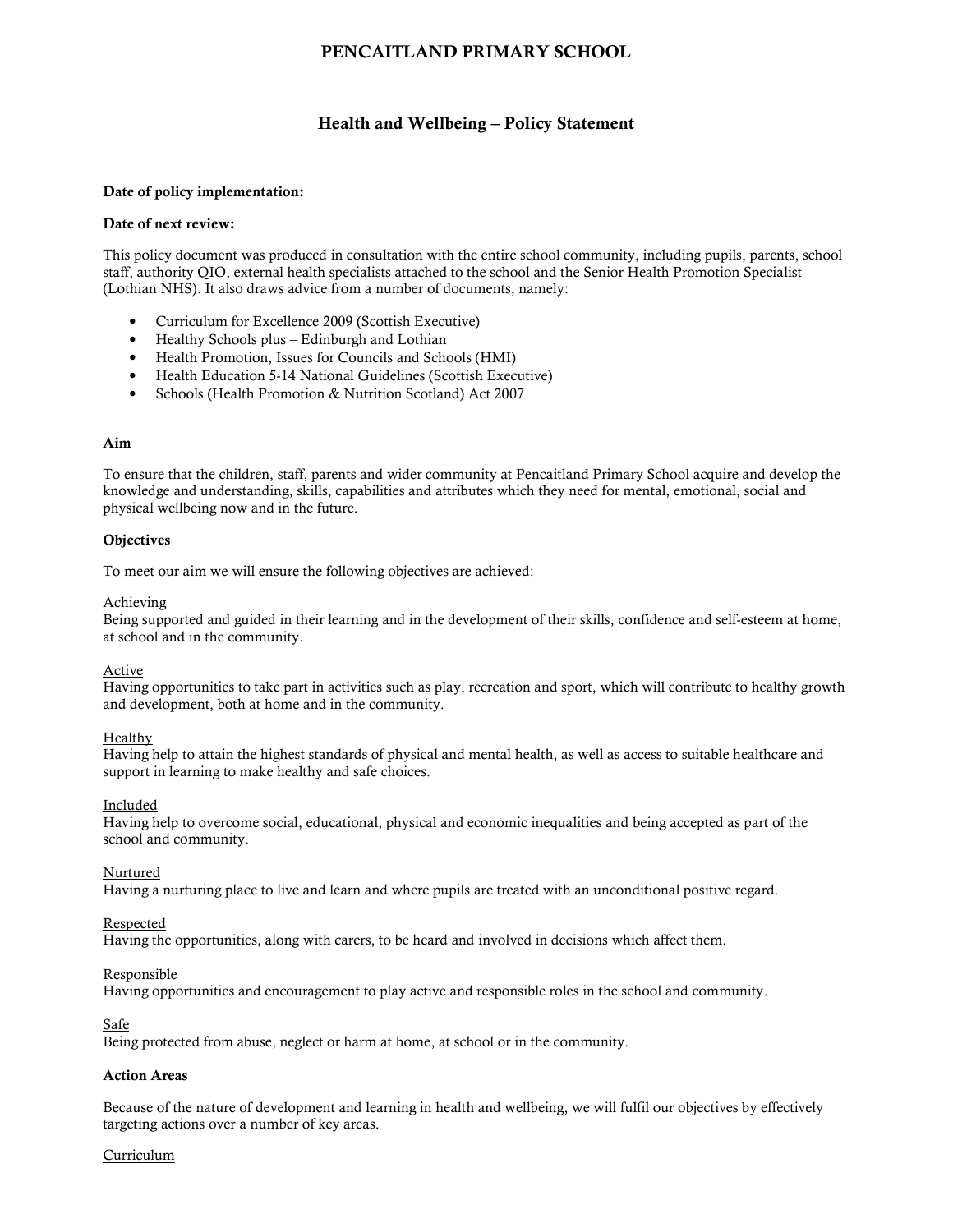Programmes of work are in place covering all the aspects of health and wellbeing described in the Curriculum for Excellence at the appropriate level. These aspects are as follows:

- Mental, emotional, social and physical wellbeing
- Planning for choices and changes
- Physical education, physical activity and sport
- Food and health
- Substance misuse
- Relationships, sexual health and parenthood

These programmes are supported by pre-prepared plans and a wealth of resources including DVD and interactive computer software.

Progression and development through these programmes will depend upon the stage of growth, development and maturity of the individual and any pertinent social issues. The delivery of learning will take account of these factors, ensuring that experiences are relevant and realistic for the pupil. It should be noted that many of the outcomes for health and wellbeing are interlinked with programmes of work for religious and moral education, sciences and social studies and are implicit in many aspects of the school life.

The local authority has a clear and helpful range of policies on specific aspects of health and wellbeing such as personal and social development, special educational needs, child protection, sex and drug education and anti-bullying. School programmes of work will take these, and national guidelines, into account.

Programmes of work will be reviewed regularly as part of the ongoing commitment to monitoring and evaluating the effectiveness of the school.

#### Teaching and Learning

Approaches will be taken to ensure that:

- pupils are engaged and their views and experiences are taken into account particularly where decisions are to be made that may impact on life choices;
- teaching takes account of ongoing research particularly in sensitive areas such as substance misuse;
- a variety of approaches is used including active, cooperative and peer learning, as well as the effective use of technology;
- opportunities to experience challenges in the outdoor environment are taken;
- pupils are encouraged to act as role models within the school environment; and
- a commitment to follow a healthy lifestyle is developed through participation in varied, relevant, realistic and enjoyable activities.

#### Physical Environment

The school building, facilities and grounds will be maintained in a manner that supports the health message to be reinforced throughout the working life of the school. Our commitment to Eco schools will complement efforts in this area.

A high value is placed on creating and maintaining a litter and graffiti free environment. Sufficient litterbins are located inside and outside the school and children will be encouraged to look after the environment. Recycling facilities and litter squads will reinforce the citizenship message both within school and among the local community.

Caring for the environment will be embedded in the life of the school with an active school garden, quiet areas, bird camera and the John Muir award at P5 all epitomising this aspect of wellbeing.

#### Health and Welfare of Staff

The school is committed to encouraging all staff to lead healthy working lives.

A staff room is available where staff can relax.

Staff will be involved in drawing up development plans and in most decisions affecting their professional practice.

Staff meetings will be held weekly where individuals can air their views and feel supported.

A number of social events will be held throughout the year where staff can relax in a social setting.